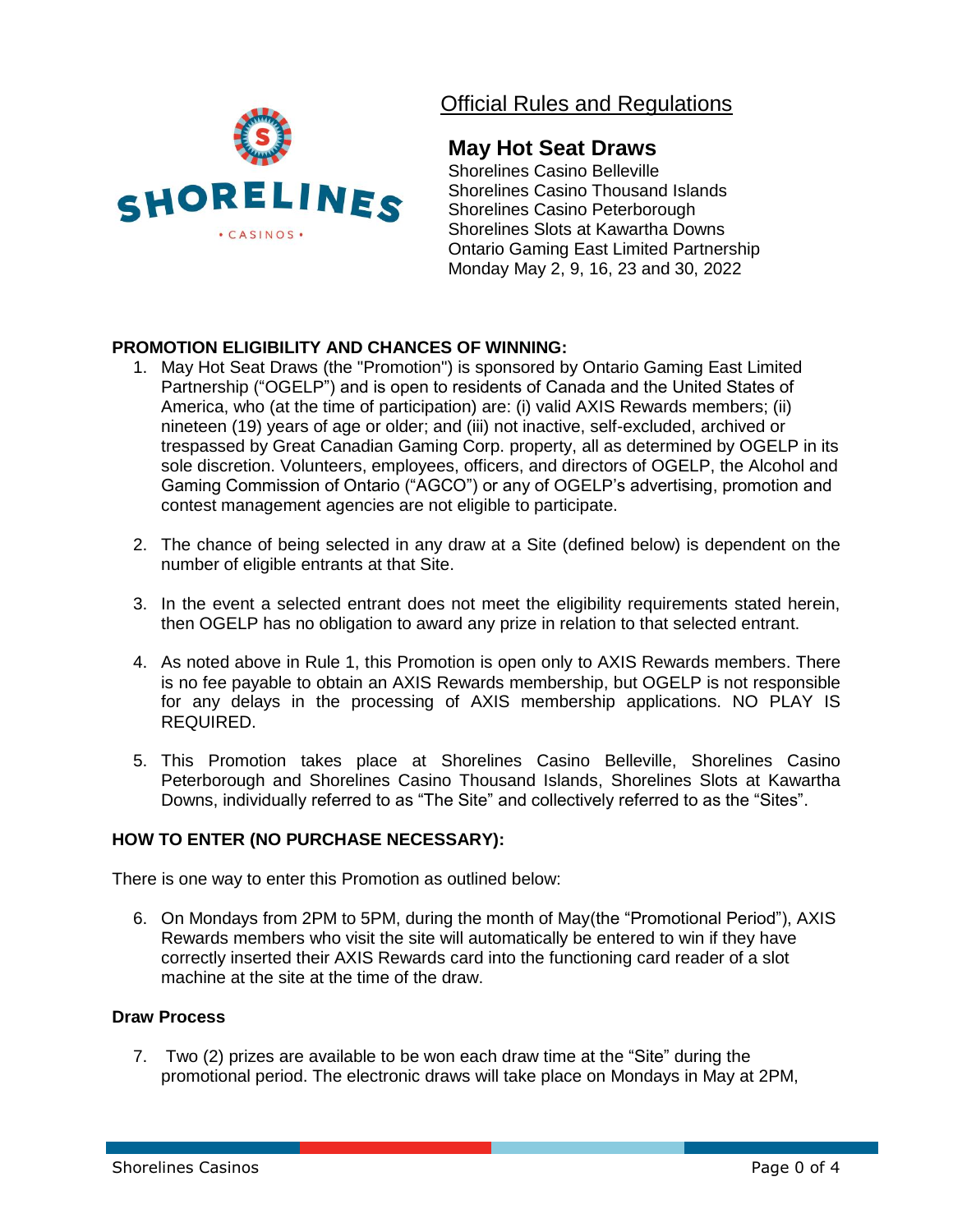3PM, 4PM and 5PM.

- 8. There will be one electronic ballot drum. All eligible AXIS Rewards members at the site will be entered to win at the draw time (as outlined in Rule #6 and #7). The winner will be selected by a Site representative, via the "Pick Random Players" function in CMP.
- 9. **The selected eligible winner must be in attendance at the time of the draw to win.** The selected eligible winner names will be announced over the Site's Internal Public Address system on the Gaming Floor. If a selected winner who is announced does not present himself/herself to the promotions area within three (3) minutes following the draw, that selected entrant will be deemed ineligible and another entrant will be drawn. This process will continue for one (1) hour, or until all electronic entries have been drawn, or until an eligible entrant presents themselves to the promotions area, whichever comes first.
- 10. If, at the end of the above-mentioned time, a selected eligible entrant has not presented themselves or otherwise been declared a winner for the applicable prize in accordance with these Rules and Regulations, the prize will not be awarded and OGELP has no obligation to award any substitute prizes.
- 11. To claim the prize, the selected entrant must present valid government issued photo identification OR their valid AXIS Rewards card together with an acceptable (as determined by OGELP) form of valid government-issued non-photo identification.

### **PRIZING**

12. The selected winner(s) will visit Guest Services at the site to select a merchandise item from a selection of items. Items available are at the discretion of the site and may change.

#### **General Rules**

- 13. Once received by OGELP, all entries will be at all times the property of OGELP and none will be returned. Entries which have been obtained or made through fraudulent means or which are illegible, altered, reproduced, damaged, or irregular (all as determined by OGELP in its sole discretion), are subject to disqualification. OGELP will not be responsible for the Site's capacity constraints or for the removal or the non-removal of any patrons, or for any incorrect or inaccurate data in the AXIS Rewards database, any incorrect or inaccurate capture of entry or other information, technical malfunctions, human or technical error, visual or printing errors, or garbled data or transmissions, omission, interruption, deletion, defect or failures of any telephone, computer line or network, computer equipment, software or any combination thereof. Where such failures cannot be corrected immediately or within a reasonable time frame (as determined by OGELP in its sole discretion) to allow for a continuation of the Promotion, the Site may, at the Site's option, use a manual back up system and/or disqualify the affected participant. All decisions of the judges with respect to this Promotion are final and binding without right of appeal.
- 14. No substitutions or equivalent cash payments will be made, save for OGELP's right, at its sole discretion, to make substitutions of equivalent or greater value. Except as specifically provided herein, unclaimed gifts/prizes will not be awarded.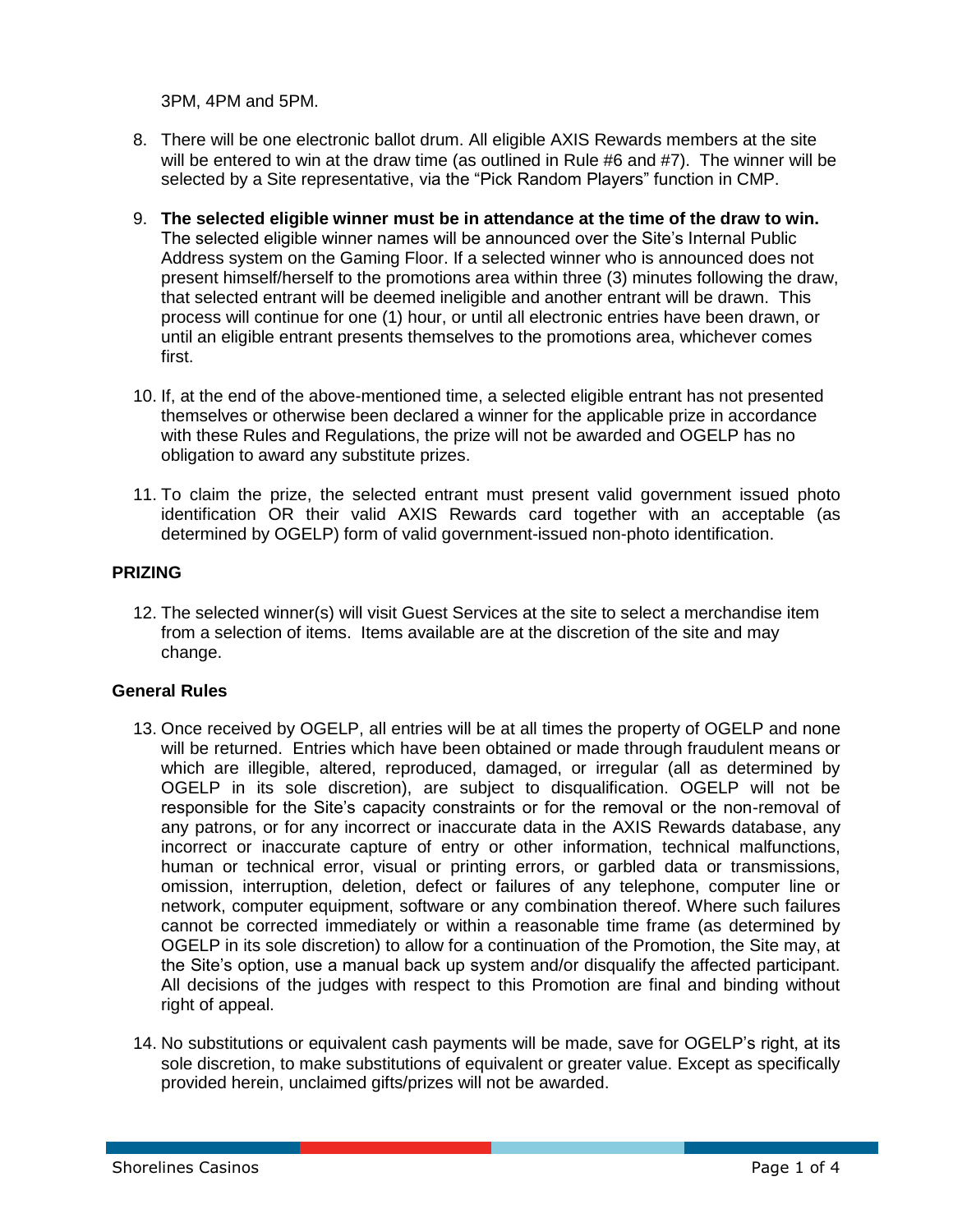- 15. As per the AXIS Rewards program rules and regulations (contained within the AXIS rewards application) any AXIS rewards card used in this Promotion can only be used by the named cardholder. The use of any other person's AXIS rewards card(s) to participate in this Promotion will result in any electronic entry being null and void and ineligible to win any prizes.
- 16. OGELP reserves the right to deny an entrant or reject an entrant once accepted, for any reason which, in its sole judgment and discretion, it deems proper.
- 17. In the event that a selected entrant does not meet the eligibility requirements stated in these Rules and Regulations, then OGELP has no obligation to award any prize(s) to that entrant.
- 18. A selected entrant may be required to sign, before receiving a gift or prize, a declaration and release, confirming (among other things) promotion eligibility, compliance with these Rules and Regulations and releasing OGELP including any management agency and any independent judging organization from any liability in connection with the conduct of the Promotion and/or the awarding of the prizes. A selected entrant hereby agrees to the use of his/her name as stated on the Audio/Visual release form, and address of the claimant (valid Government-issued photo ID will be required).
- 19. OGELP is not responsible for commencing, continuing or completing the Promotion, or awarding prizes in the event of circumstances beyond OGELP's control, and OGELP may, at its sole discretion, change or alter this Promotion (and/or amend these Rules and Regulations), as OGELP deems necessary in its sole discretion. Without limiting the generality of the foregoing, OGELP, in its sole discretion, reserves the right to delay the timing of any draw or otherwise amend the timing of any other element of this Promotion to satisfy any customer service or promotional integrity issues resulting from uncontrollable circumstances, and this includes the right to similarly extend the time period(s) available to patrons to receive and/or submit ballots/entries.
- 20. Any reference to Slot Play refers to promotional credits that will be put directly on to the winning Guests valid AXIS rewards card. Promotional slot credits do not have any cash value and cannot be redeemed or exchanged for cash and may be subject to expiry after 90 days. The patron will be eligible to receive winnings or credits (if any) generated by the promotional credits.
- 21. Any personal information provided to or collected by OGELP, including but not limited to entrants' contact information, is collected pursuant to the Ontario Lottery and Gaming Corporation Act, 1999 and is intended to be used for the following principal purposes: to conduct and administer the contests by OGELP, including but not limited to the awarding of the Prize(s) and referring to such personal information in voice messages or other messages left for a selected entrant, and to comply with legal requirements. For further information see Guest Services desk.
- 22. OGELP reserves the right to change or alter this Promotion, as it deems appropriate, including, but not limited to, making changes or alterations to these Rules and Regulations relating to the accommodation of participants in accordance with the *Accessibility for Ontarians with Disabilities Act, 2005* (AODA).

.